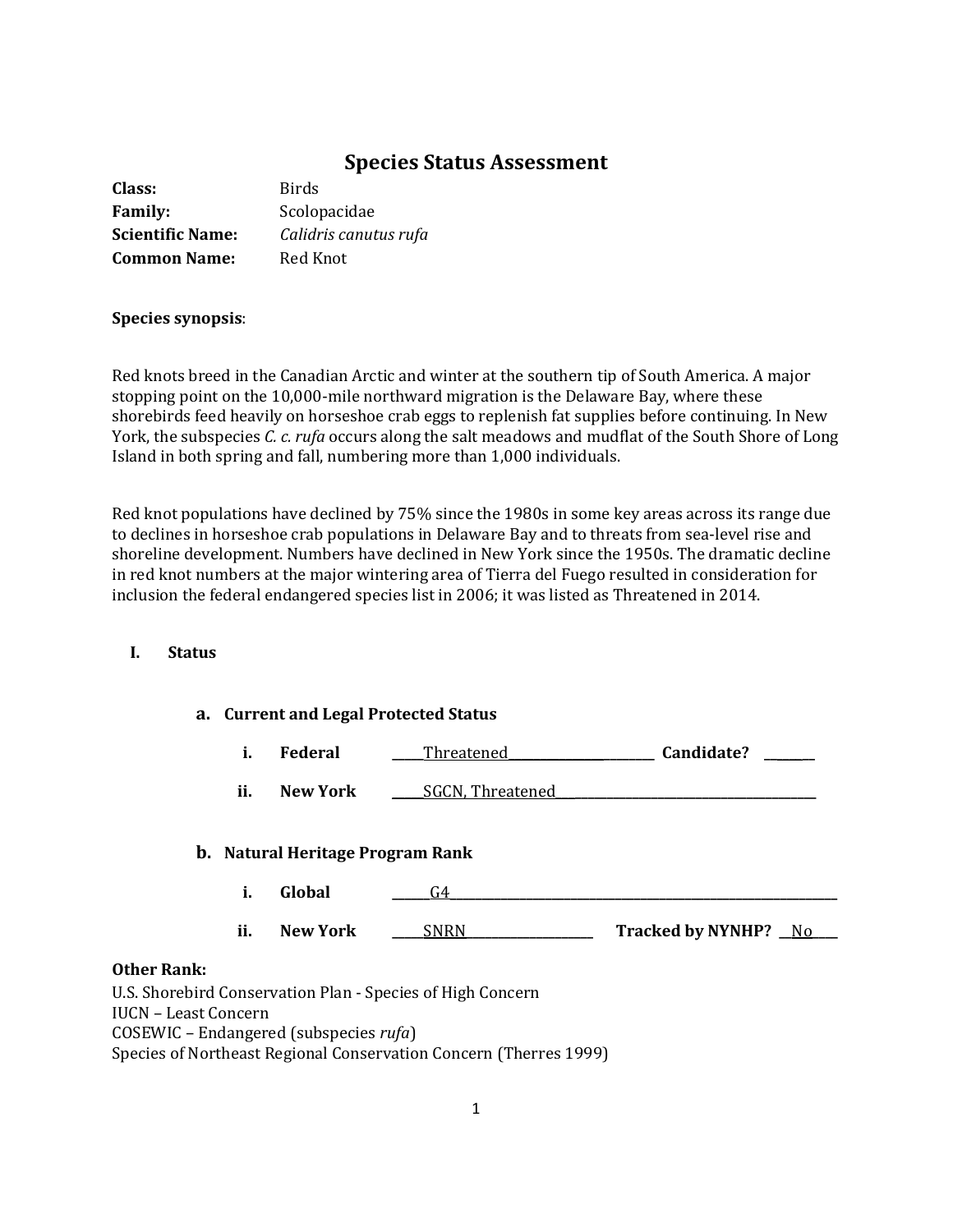#### **Status Discussion:**

Very common to abundant local coastal migrant in spring and fall. Uncommon to fairly common and local on Long Island in winter. Inland, rare in spring, regular but uncommon in fall along the Great Lakes and inland lakes (Sherony 1998). Red knot was listed as federally Threatened in 2014 due to declines in horseshoe crab populations, and to challenges resulting from climate change and coastal development.

## **II. Abundance and Distribution Trends**

- **a. North America**
	- **i. Abundance**

**\_\_X\_\_ declining \_\_\_\_\_increasing \_\_\_\_\_stable \_\_\_\_\_unknown**

**ii. Distribution:**

| declining _____increasing |           | stable | X unknown |
|---------------------------|-----------|--------|-----------|
| Time frame considered:    | 1990-2010 |        |           |

## **b. Regional**

| <i>i.</i> Abundance                                                                                      |             |                  |
|----------------------------------------------------------------------------------------------------------|-------------|------------------|
| $X$ declining ______ increasing                                                                          | _____stable | unknown          |
| ii. Distribution:                                                                                        |             |                  |
| ____ declining ______ increasing                                                                         |             | X stable unknown |
| <b>Regional Unit Considered: ____ Delaware Bay_______</b><br><b>Time Frame Considered:</b> 1980s to 2005 |             |                  |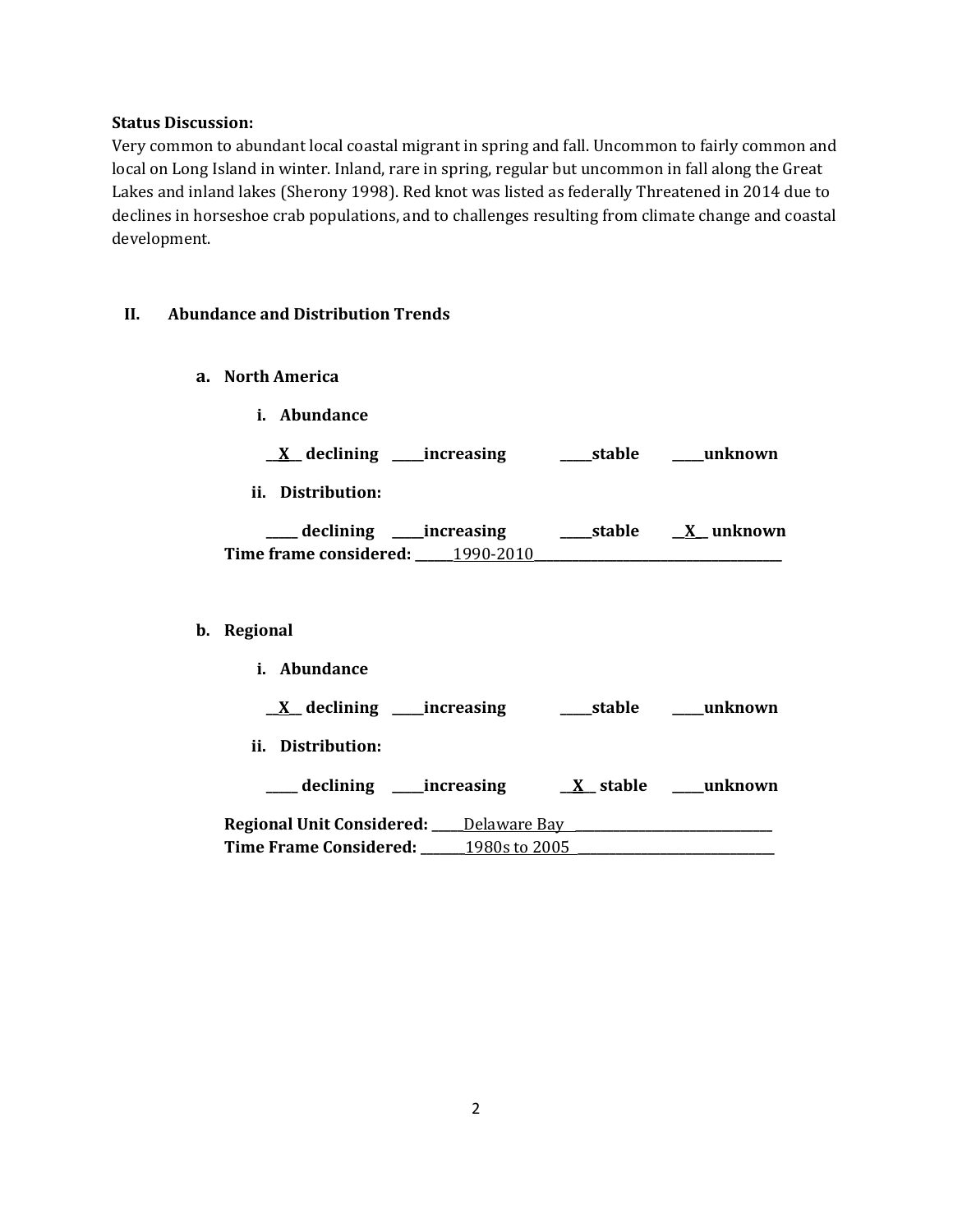**c. Adjacent States and Provinces**

| <b>CONNECTICUT</b>                      |                                                            |                |
|-----------------------------------------|------------------------------------------------------------|----------------|
| i. Abundance<br>ii. Distribution:       | ___ declining ____increasing ______stable ___ X__unknown   |                |
|                                         | ___ declining ____increasing ______stable ___ X__unknown   |                |
|                                         |                                                            |                |
|                                         |                                                            |                |
| MASSACHUSETTS Not Present Modata Modata |                                                            |                |
| i. Abundance<br>ii. Distribution:       | <u>X</u> declining ____increasing ______stable ____unknown |                |
|                                         |                                                            |                |
|                                         |                                                            |                |
|                                         |                                                            |                |
| <b>NEW JERSEY</b>                       | Not Present _______                                        | No data ______ |
| i. Abundance                            |                                                            |                |
| ii. Distribution:                       |                                                            |                |
| Time frame considered: 1980s to 2005    |                                                            |                |
|                                         |                                                            |                |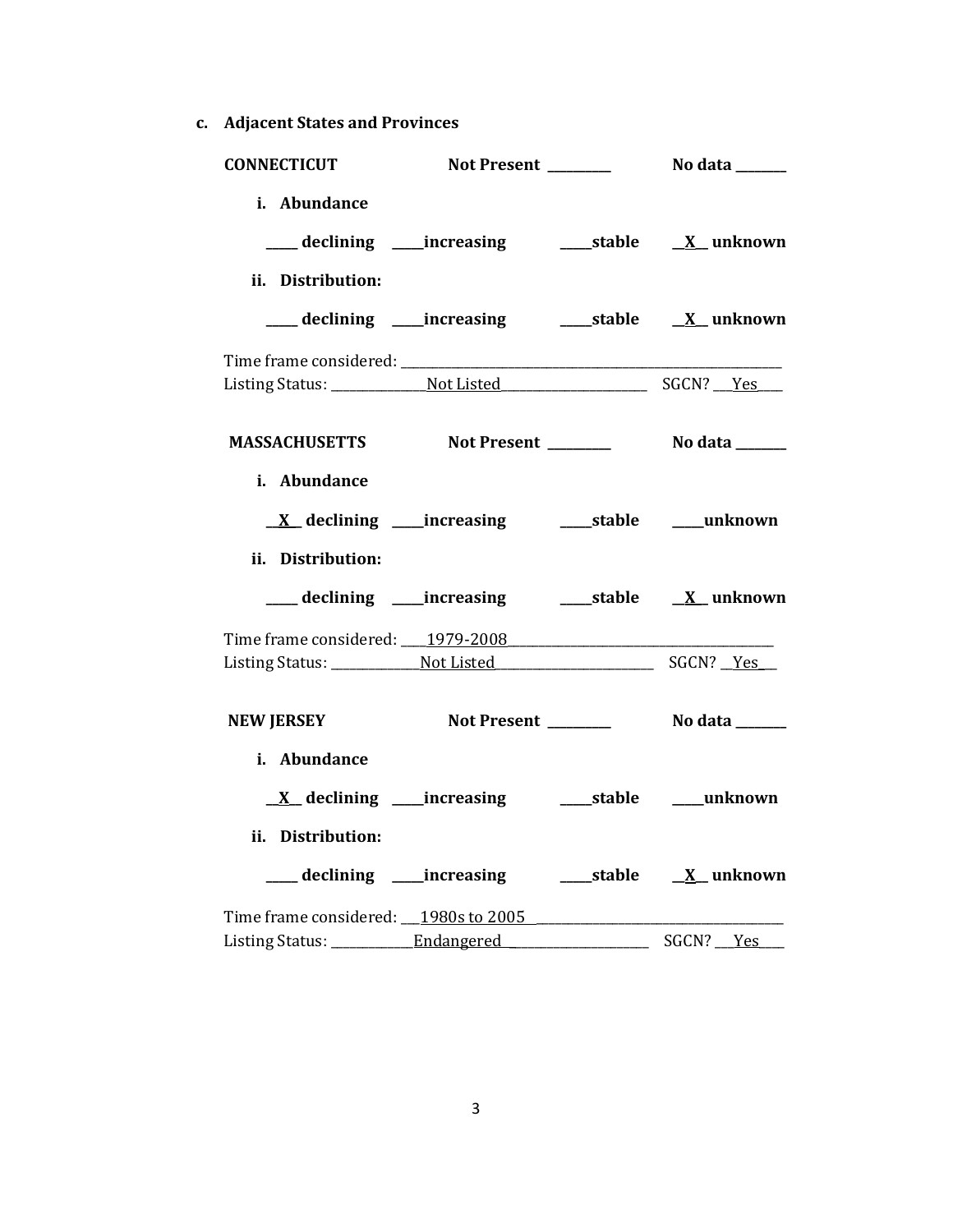| <b>ONTARIO</b>                         | Not Present $X$ | No data ______                                                                            |
|----------------------------------------|-----------------|-------------------------------------------------------------------------------------------|
| <b>PENNSYLVANIA</b>                    | Not Present $X$ | No data $\_\_\_\_\_\_\_\_\_\_\_\_\$                                                       |
| <b>QUEBEC</b>                          | Not Present $X$ | No data $\_\_$                                                                            |
| <b>VERMONT</b>                         | Not Present $X$ | No data $\_\_\_\_\_\_\_\_\_\_\_\$                                                         |
| d. NEW YORK<br><i>i.</i> Abundance     |                 | No data $\frac{1}{\sqrt{1-\frac{1}{2}}\cdot\frac{1}{\sqrt{1-\frac{1}{2}}}}$               |
|                                        |                 |                                                                                           |
| ii. Distribution:                      |                 |                                                                                           |
| ____ declining _____increasing         |                 |                                                                                           |
| Time frame considered: ___ Since 1950s |                 | the control of the control of the control of the control of the control of the control of |

# **Monitoring in New York.**

None.

# **Trends Discussion:**

Numbers of red knots counted on Delaware Bay surveys have declined from over 100,000 in the early 1980s to only about 14,000 in 2006. The entire Western Hemisphere population, numbering from 100,000 to 150,000 just 20 years ago, is now between 18,000 and 33,000 birds.

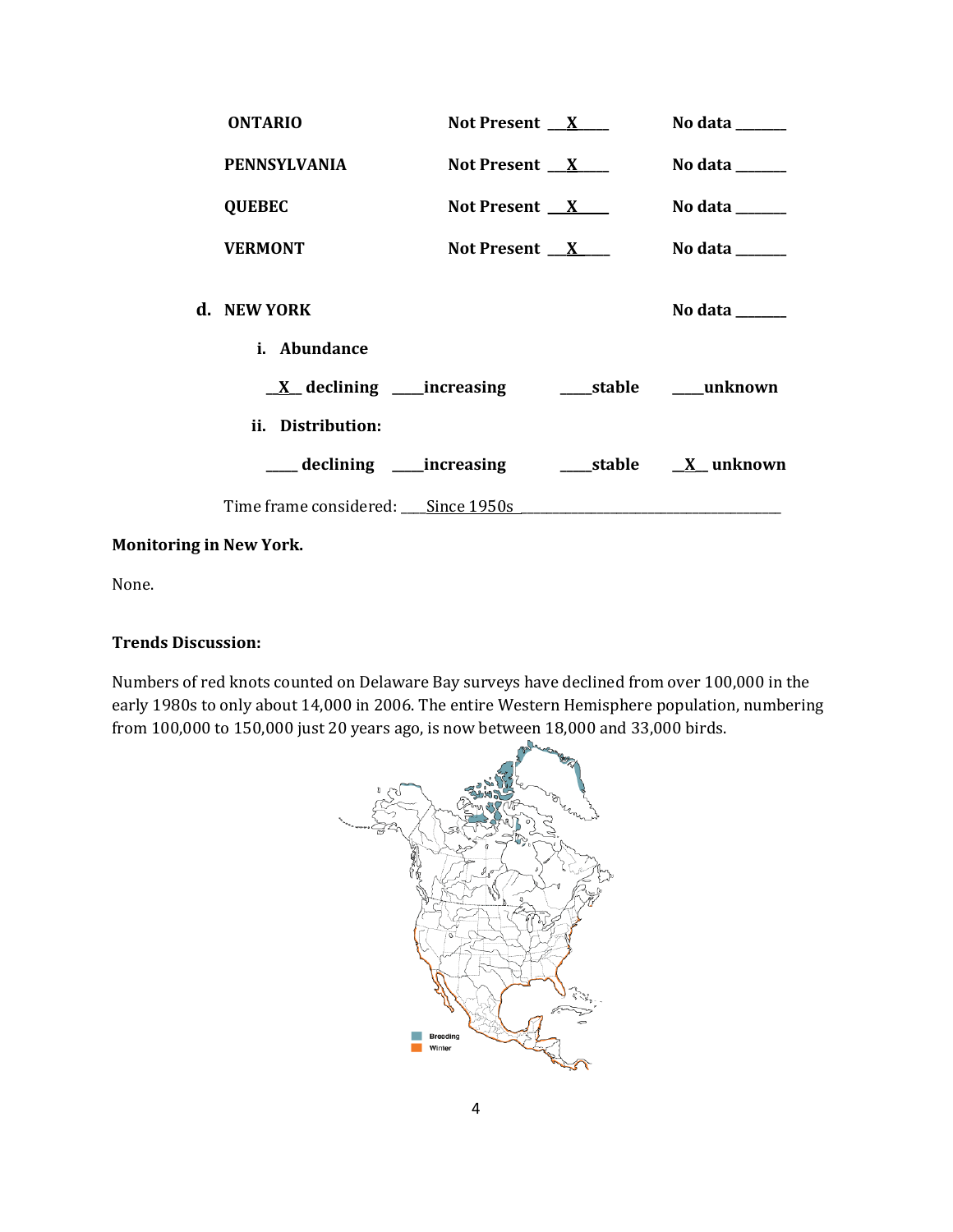

**Figure 1.** Distribution of red knot in North America (Birds of North America Online).

**Figure 2**. Number of red knots per year 1982-2006 (Niles et al. 2007).



**Figure 3**. Critical habitat for red knot on Long Island (Niles et al. 2007). Used by permission.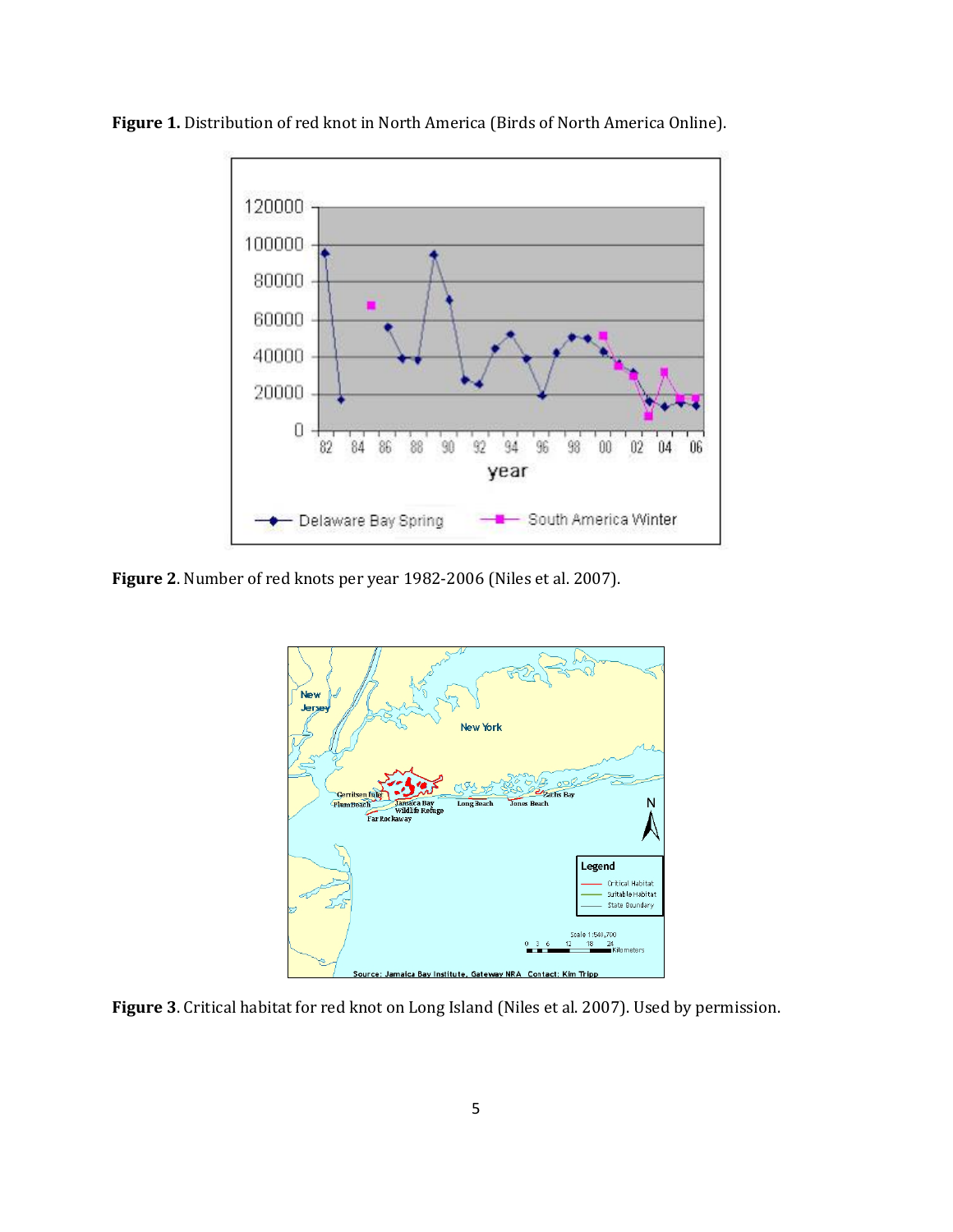#### **III. New York Rarity, if known:**

| <b>Historic</b> | # of Animals | # of Locations | % of State |
|-----------------|--------------|----------------|------------|
| prior to 1970   |              |                |            |
| prior to 1980   |              |                |            |
| prior to 1990   |              |                |            |

#### **Details of historic occurrence:**

From Sherony (1998): Before 1890 it was said to occur by the thousands. From 1950 to 1970s, it was very common on Lake Ontario during migration but was reported to be observed "in very small numbers." In the fall, "more than 1,000" can be seen at once time at certain coastal locations.

| Current | # of Animals | # of Locations | % of State |
|---------|--------------|----------------|------------|
|         |              |                |            |

## **Details of current occurrence:**

During past ten years, a high count of 500+ red knots was reported in 2006 (Suffolk County). The East Pond Impoundment and Plumb Beach of the Jamaica Bay Wildlife Refuge is an important area of concentration for red knots on the New York coast. Secondary locations where red knots are known to congregate are Far Rockaway, Long Beach, and Jones Beach (Niles et al. 2007).

## **New York's Contribution to Species North American Range:**

**Distribution** (percent of NY where species occurs) **Abundance** (within NY distribution)

| X | $0 - 5%$  | abundant          |
|---|-----------|-------------------|
|   | $6 - 10%$ | common            |
|   | 11-25%    | $X$ fairly common |
|   | 26-50%    | uncommon          |
|   | >50%      | rare              |

#### **NY's Contribution to North American range**

\_X\_\_ 0-5%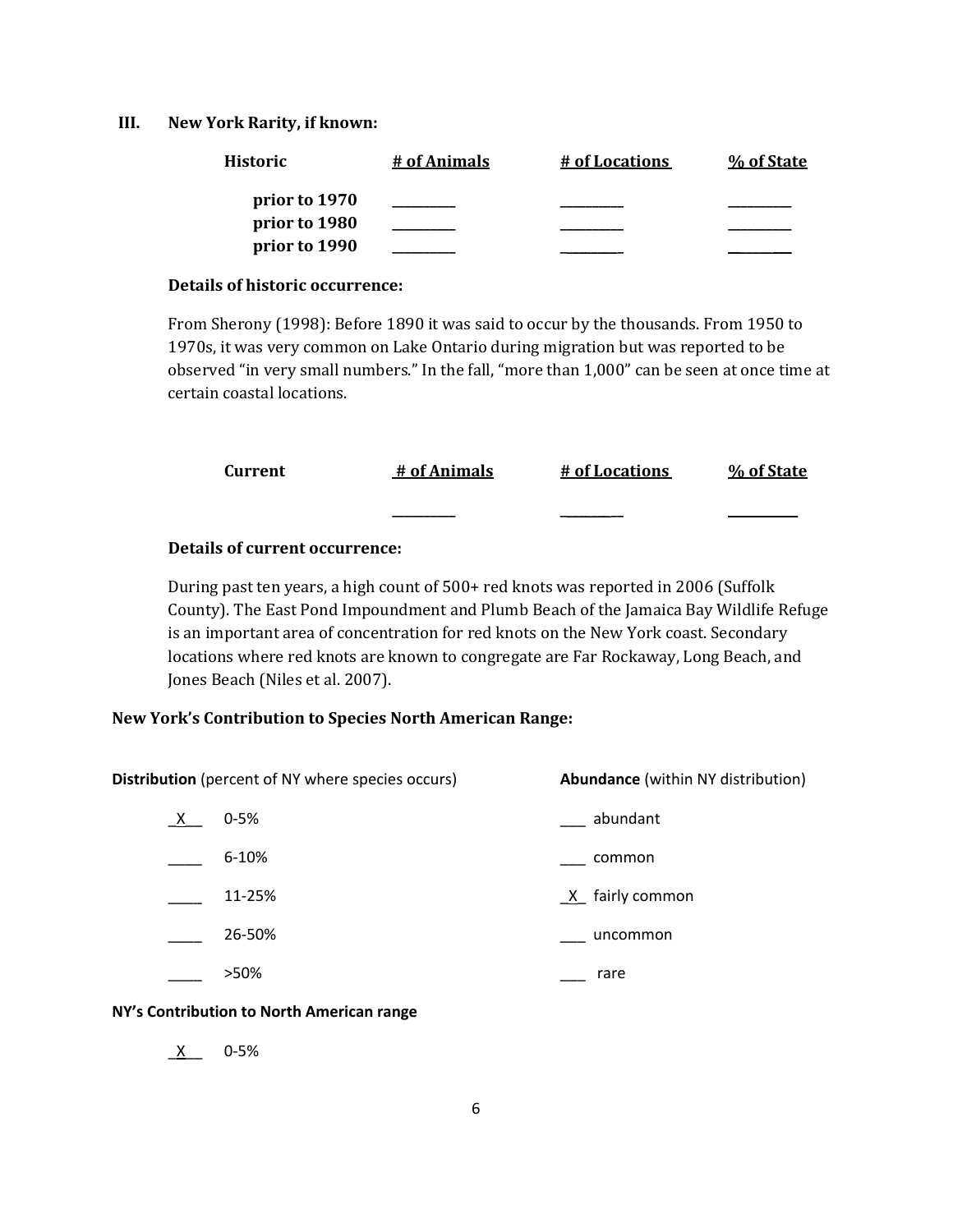- $-$  6-10%
- $\frac{11-25\%}{1}$
- $-26 50%$
- \_\_\_\_ >50%

# **Classification of New York Range**

\_\_X\_\_\_ **Core**

\_\_\_\_\_\_ **Peripheral**

**\_\_\_\_\_ Disjunct**

**Distance to core population:**

**\_\_\_\_\_\_\_\_\_\_\_**

# **IV. Primary Habitat or Community Type:**

- 1. Marine, Intertidal, Benthic Geomorphology, Tidal Flat
- 2. Marine Intertidal Gravel/Sand Beach
- 3. Estuarine, Intertidal, Brackish Meadow

## **Habitat or Community Type Trend in New York:**

| <b>Declining</b><br><b>Stable</b> | <b>Increasing</b> | Unknown |
|-----------------------------------|-------------------|---------|
| Time frame of decline/increase:   |                   |         |
| <b>Habitat Specialist?</b>        | X Yes             | No      |
| <b>Indicator Species?</b>         | Yes.              | N0      |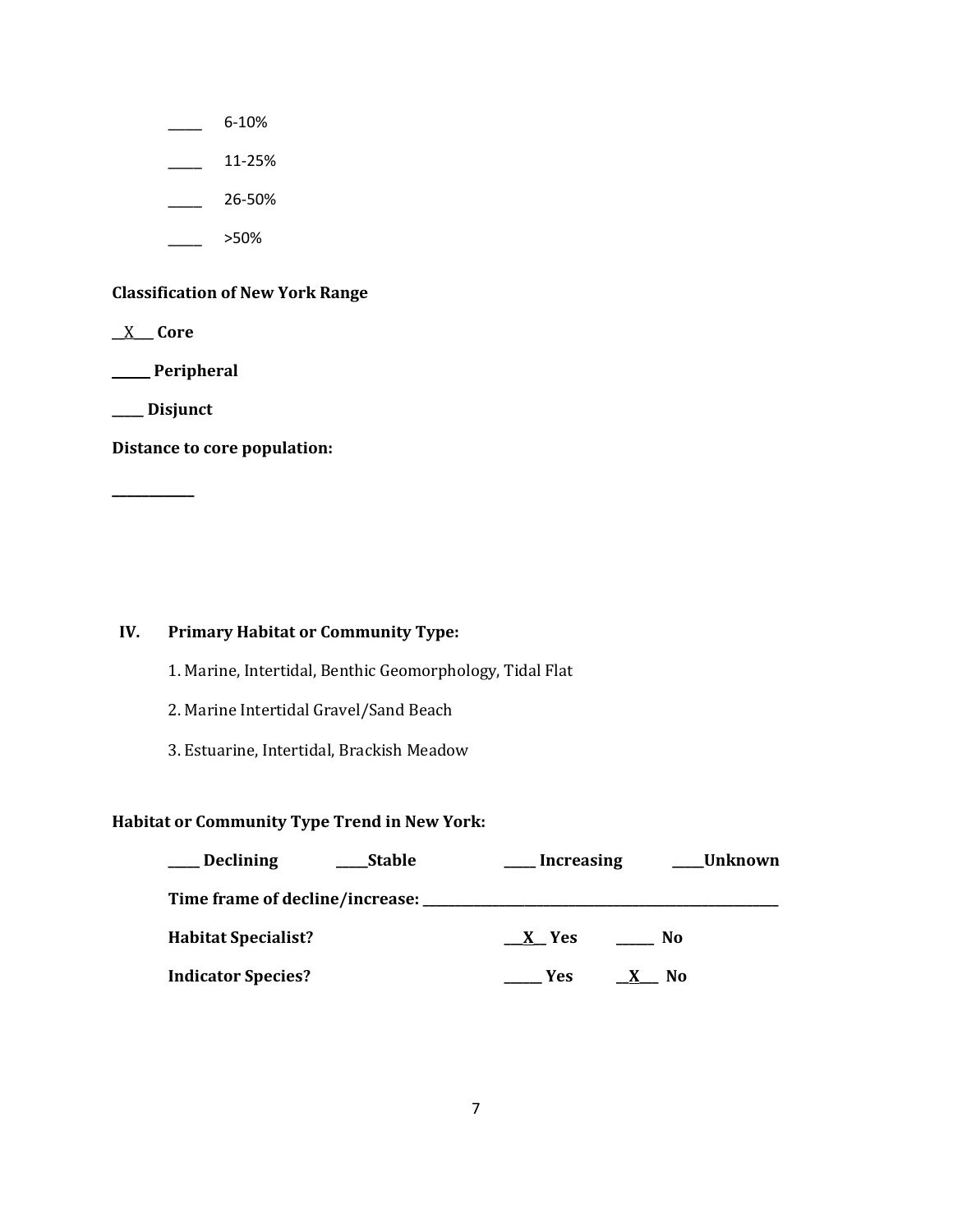## **Habitat Discussion:**

During the boreal winter, red knots frequent intertidal habitats, especially on coasts of oceans and large bays where relatively high wave or current action supplies sandy habitat. During migrations, birds are found in the broad coastal salt meadows and mudflats of the South Shore of Long Island.

# **V. New York Species Demographics and Life History**

**\_\_\_\_\_ Breeder in New York**

**\_\_\_\_\_ Summer Resident**

**\_\_\_\_\_ Winter Resident**

**\_\_\_\_\_ Anadromous**

**\_\_\_\_\_ Non-breeder in New York**

**\_\_\_\_\_ Summer Resident**

**\_\_\_\_\_ Winter Resident**

**\_\_\_\_\_ Catadromous**

**\_\_X\_\_ Migratory only**

**\_\_\_\_\_Unknown**

# **Species Demographics and Life History Discussion:**

From Harrington (2001): Age at first breeding unknown. Generally annual intervals between breeding, but may skip some years when snow conditions are unfavorable (Tomkovich and Soloviev 1994). No information on lifetime reproductive success. One brood per season. Few published data on life span and survivorship. The life span unknown, but a banded individual seen at Delaware Bay in May 2013 was 20 years old (see www.manonet.org). Males are highly faithful to breeding territories from year to year. The species is quite faithful to specific migration staging sites.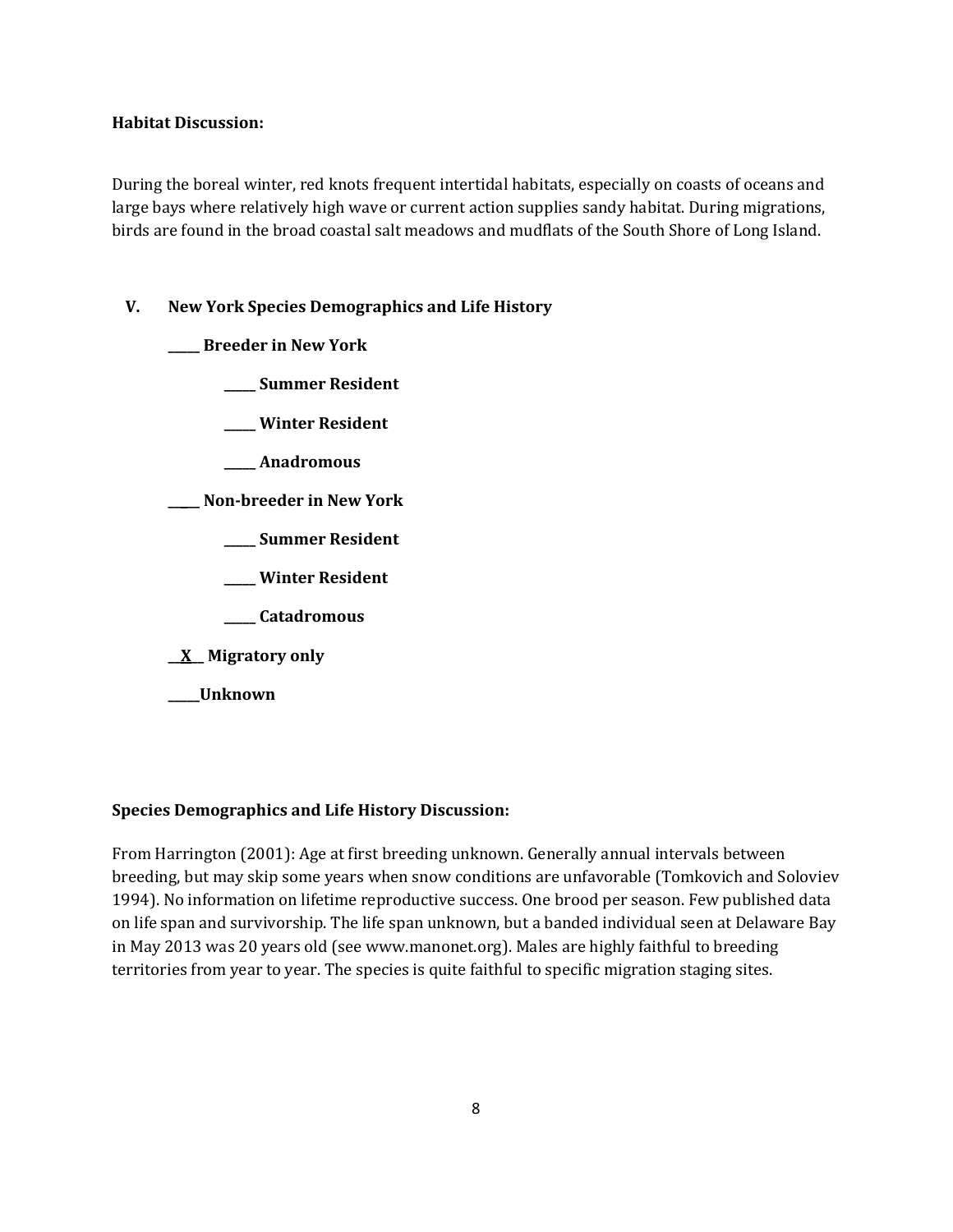## **VI. Threats:**

The red knot relies almost entirely on horseshoe crab eggs during an annual spring stopover in Delaware Bay, NJ on its 10,000-mile migration from the tip of South America to the Arctic. Overharvesting of horseshoe crabs has diminished the abundance and availability of horseshoe crab eggs. The strong reliance of red knots on horseshoe crab eggs has been evidenced by the declines in red knots concurrent to the declines in horseshoe crabs and horseshoe crab eggs (Clark et al. 1993). Other factors such as mites are also affecting horseshoe crab populations.

The red knot's tendency to concentrate at traditional migration staging sites and wintering areas may render populations vulnerable to loss of strategic habitats critical to the well-being of their populations (Myers et al. 1987). According to studies by Harrington et al. (1989), which evaluated the relative concentration of 24 shorebird species at migration staging sites, red knots were the most heavily concentrated of all shorebirds, with 98% in the spring and 97% in the fall concentrated at key sites, virtually all of which were coastal locations.

Global warming may have especially strong impacts on this species. Anticipated climate change will be greatest at polar and temperate latitudes, where red knots breed and winter, respectively. All known major migration staging sites, and most of the major wintering range, are on temperate coastlines of both the New and Old World, where sea level change is predicted to be greatest.

Band recoveries indicate that knots are killed commonly for food in some regions of South America, especially in the Guianas. They also are shot for sport in Barbados. The overall take from these activities is unknown, but information from band recoveries (*n* = 17) in the Guianas hints that the take may be substantial.

## **Are there regulatory mechanisms that protect the species or its habitat in New York?**

**\_\_\_\_\_\_ No \_\_\_\_\_ Unknown**

**\_\_X\_\_\_ Yes** 

Red knot is protected by the Migratory Bird Treaty Act.

# **Describe knowledge of management/conservation actions that are needed for recovery/conservation, or to eliminate, minimize, or compensate for the identified threats:**

From NJ Division of Fish & Wildlife website:

New Jersey was one of the first Atlantic coastal states to implement a state-specific horseshoe crabpermitting and harvest-reporting system in 1993. In 2005, New Jersey and Delaware took significant steps to protect the red knot population from further decline. Both states imposed restrictions on horseshoe crab harvest during the spawning season and on public access to Delaware Bay and Atlantic Coast beaches to allow shorebirds to feed undisturbed. New Jersey then took additional steps to protect the red knot by restoring area beaches to their natural state, which provides good crab spawning habitat and removes debris that traps spawning crabs, and imposing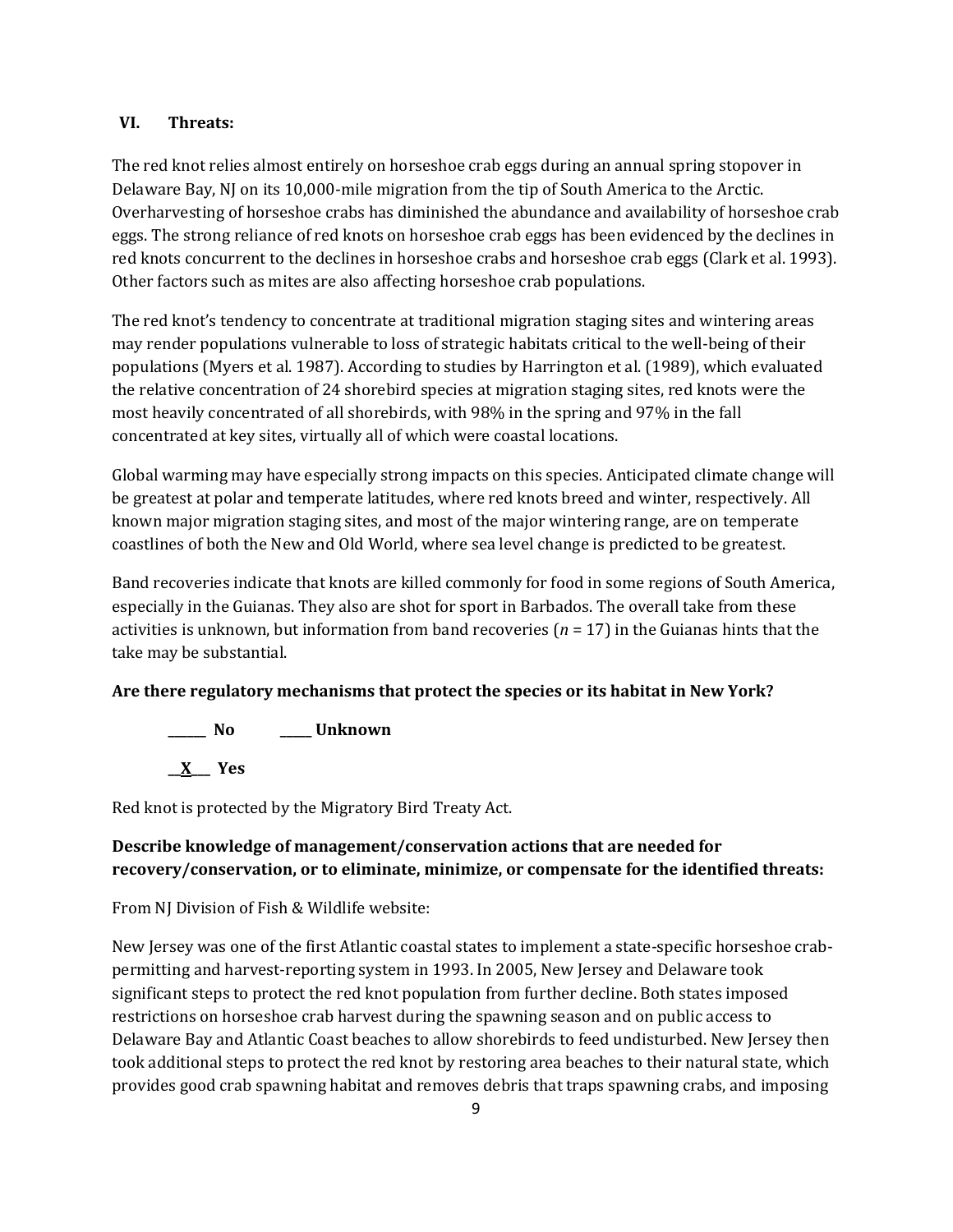a two-year moratorium (2006-2007) on horseshoe crab harvest to give the crab population a chance to begin recovery.

Management actions are outlined in the red knot assessment (Niles et al. 2007). Conservation actions following IUCN taxonomy are categorized in the table below.

| <b>Conservation Actions</b>       |                                                                                                                    |  |
|-----------------------------------|--------------------------------------------------------------------------------------------------------------------|--|
| <b>Action Category</b>            | <b>Action</b>                                                                                                      |  |
| <b>Education &amp; Awareness</b>  | Awareness & Communications (educational<br>materials)                                                              |  |
| Land/Water Protection             | Site/Area Protection (acquisition, easements)                                                                      |  |
| Land/Water Protection             | Resource/Habitat Protection                                                                                        |  |
| Land/Water Management             | Site/Area Management (posting or fencing)                                                                          |  |
| Law & Policy Actions              | Policy/Regulations (establish seasonal use<br>restrictions, adjust state land unit mgmt plans)                     |  |
| <b>External Capacity Building</b> | Alliance & Partnership Development (support and<br>participate in international shorebird conservation<br>efforts) |  |

The Comprehensive Wildlife Conservation Strategy (NYSDEC 2005) includes recommendations for the following actions for transient shorebirds, which includes red knot.

## **Fact Sheet:**

Develop educational materials about conservation needs of shorebirds in New York, and promote habitat protection measures.

# **Habitat Management:**

As important foraging areas become known, identify potential threats and protect those habitats (ex- beaches, tidal flats, shoals, etc.) from permanent alteration, degradation, or adverse human disturbances. Management may include acquisition, easements, establishing seasonal use restrictions, and posting or fencing, etc. as is currently done for beach-nesting birds.

# **Habitat Research:**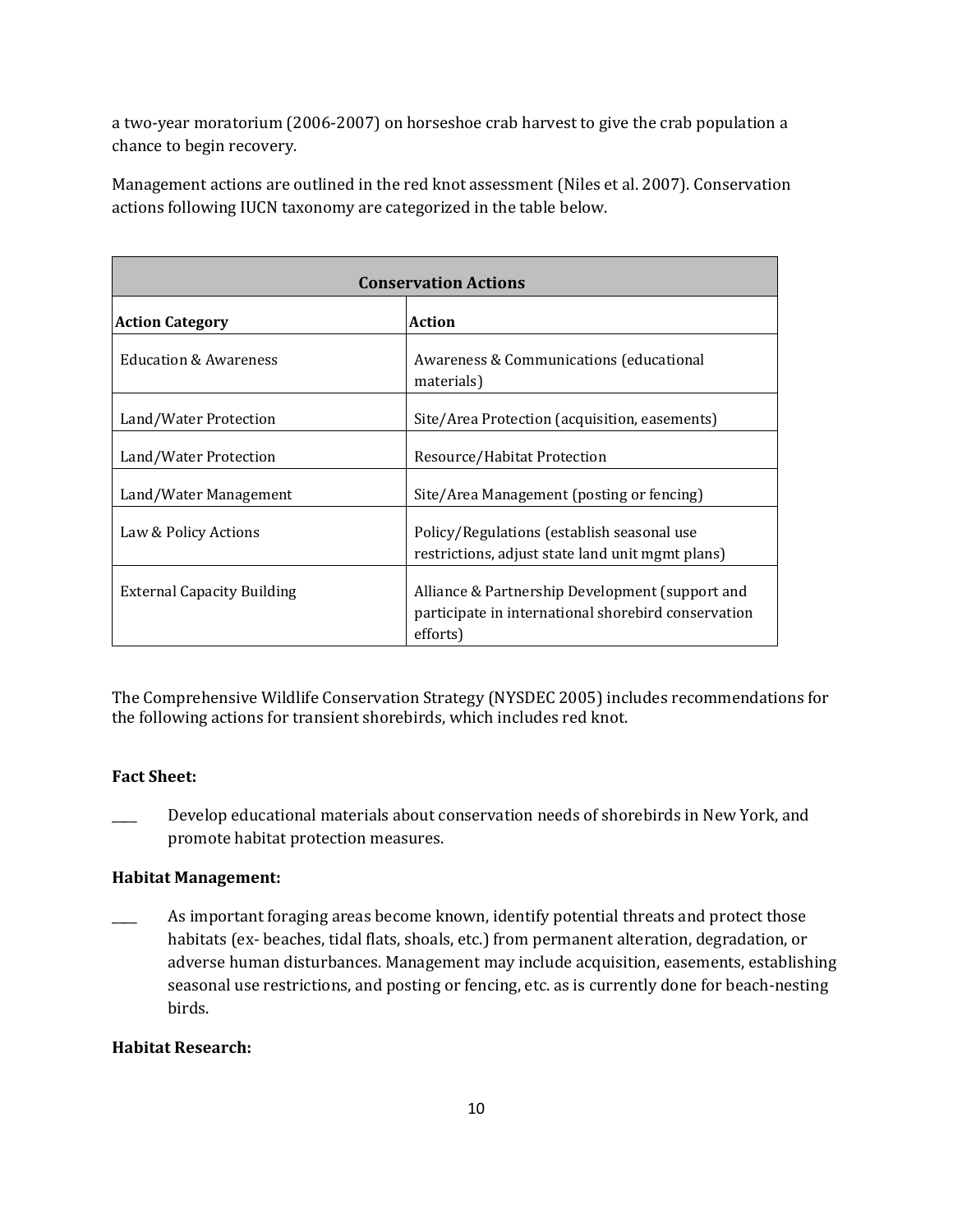- \_\_\_\_ Conduct field studies to document ecology of transient shorebirds on Long Island, including important food items, habitat use (ex- importance of tidal flats) and time/activity budgets.
- \_\_\_\_ Compile data and input from birders to derive a map showing important shorebird foraging and resting areas in New York.

## **Other Action:**

Provide technical support, funding, or political support as needed, to further international shorebird conservation efforts.

#### **Population monitoring:**

Identify specific locations, procedures, and observers (volunteer or other) for conducting annual shorebird surveys at 5-10 locations in New York, and initiate surveys as soon as possible.

## **State Land Unit Management Plan:**

\_\_\_\_ On state-owned or other public lands, ensure that management plans consider shorebird needs and appropriately restrict site development and seasonal uses that may adversely affect critical shorebird foraging areas.

#### **Statewide Management Plan:**

Develop a conservation plan for transient (non-breeding) shorebirds that regularly occur in New York, to include objectives and actions that we can assist with both inside and out of New York State.

## **VII. References**

Harrington, B.A. 2001. Red Knot (*Calidris canutus*), The Birds of North America Online (A. Poole, Ed.). Ithaca: Cornell Lab of Ornithology; Retrieved from the Birds of North America Online: <http://bna.birds.cornell.edu/bna/species/563> [doi:10.2173/bna.563](http://dx.doi.org/10.2173/bna.563)

Harrington, B. A., J. P. Myers, and J. S. Grear. 1989. Coastal refueling sites for global bird migrants: Coastal Zone 89. Proc. Sixth Symp. on Coastal and Ocean Manage. 5:4293-4307.

Myers, J. P., R. I. G. Morrison, P. Z. Antas, B. A. Harrington, and T. E. Lovejoy. 1987. Conservation strategy for migratory species. Am. Sci. 75:19-26.

Niles, L.J. et al. 2007. Status of the red knot (*Calidris canutus rufa*) in the western hemisphere. New Jersey Department of Environmental Protection, Trenton, NJ.